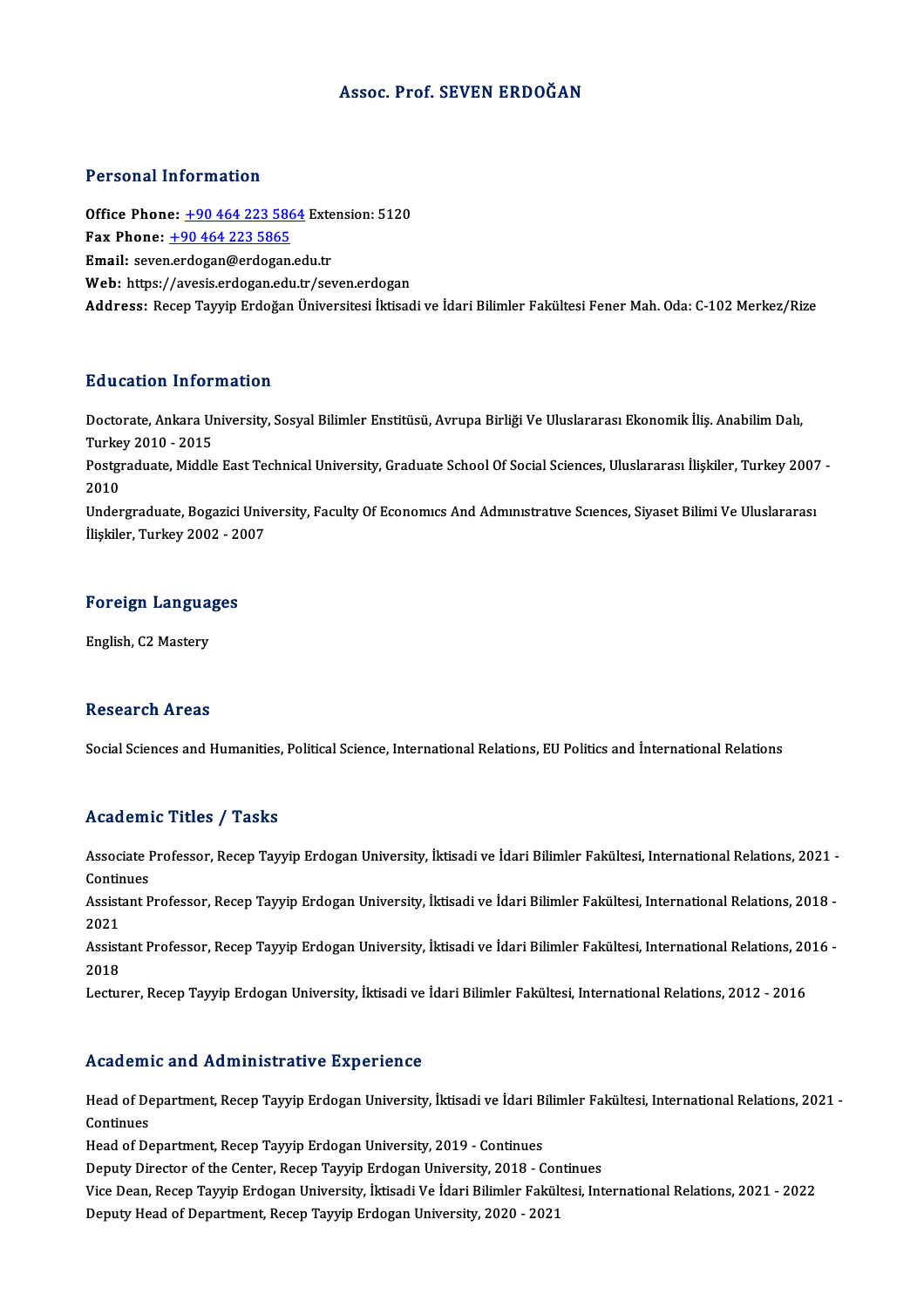Mevlana Exchange Program Coordinator, Recep Tayyip Erdogan University, 2018 - 2021<br>Farabi Coordinator, Bosen Tayyin Erdogan University, 2018 - 2021 Mevlana Exchange Program Coordinator, Recep Tayyip Erdogan Un<br>Farabi Coordinator, Recep Tayyip Erdogan University, 2018 - 2021<br>Fresmus Coordinator, Besen Teyyin Endogan University, 2014 - 202 Mevlana Exchange Program Coordinator, Recep Tayyip Erdogan Unive<br>Farabi Coordinator, Recep Tayyip Erdogan University, 2018 - 2021<br>Erasmus Coordinator, Recep Tayyip Erdogan University, 2014 - 2021 Erasmus Coordinator, Recep Tayyip Erdogan University, 2014 - 2021<br>Courses

Uluslararası Hukuk-I, Undergraduate, 2021 - 2022 UluslararasıÖrgütler,Undergraduate,2021 -2022

### Articles Published in Journals That Entered SCI, SSCI and AHCI Indexes

rticles Published in Journals That Entered SCI, SSCI and AHCI Indexes<br>I. Fragmented local normative orders, unresolved localizations, and the contesting of gender equality<br>Reame in Turkey norms in Turkey<br>Fragmented local<br>Tabel: H. Endežen i Fragmented local normative<br>norms in Turkey<br>Tabak H., Erdoğan S., Doğan M.<br>Asian Journal Of Wemens Studi norms in Turkey<br>Tabak H., Erdoğan S., Doğan M.<br>Asian Journal Of Womens Studies, vol.28, no.2, pp.1-25, 2022 (Journal Indexed in SSCI)<br>Intre-concervative Blos Contectations on Conder Fauelity in Turkey - Norm I Tabak H., Erdoğan S., Doğan M.<br>Asian Journal Of Womens Studies, vol.28, no.2, pp.1-25, 2022 (Journal Indexed in SSCI)<br>II. Intra-conservative Bloc Contestations on Gender Equality in Turkey – Norm Reception in<br>Fragmented No Asian Journal Of Womens Studies, v<br>Intra-conservative Bloc Contes<br>Fragmented Normative Orders<br>Tabak H. Erdeğan S. Podur Ün M Intra-conservative Bloc Contes<br>Fragmented Normative Orders<br>Tabak H., Erdoğan S., Bodur Ün M.<br>JOUPNAL OF ASIAN AND AFPICAN Fragmented Normative Orders<br>Tabak H., Erdoğan S., Bodur Ün M.<br>JOURNAL OF ASIAN AND AFRICAN STUDIES, vol.58, pp.1-18, 2022 (Journal Indexed in SSCI)

### Articles Published in Other Journals

rticles Published in Other Journals<br>I. 17+1 PLATFORMU'NUN BEKLENMEYEN SONUÇLARI: AVRUPA YENİDEN Mİ BÖLÜNÜYOR?<br>ERDOĞAN S 17+1 PLAT<br>ERDOĞAN S.<br>ERDOĞAN S. 17+1 PLATFORMU'NUN BEKLENMEYEN SONUÇLARI: AVRUPA YENİ<br>ERDOĞAN S.<br>IMGELEM, vol.5, no.9, pp.187-210, 2021 (Other Refereed National Journals)<br>The Europeen Union's Cooperation with the Assession Countries (V ERDOĞAN S.<br>IMGELEM, vol.5, no.9, pp.187-210, 2021 (Other Refereed National Journals)<br>II. The European Union's Cooperation with the Accession Countries (Western Balkans and Turkey) to

IMGELEM, vol.5, no.9, pp.187-21<br>The European Union's Coope<br>Deal with the Refugee Crisis<br>Erdežen S The Euro<sub>l</sub><br>Deal with<br>Erdoğan S. Deal with the Refugee Crisis<br>Erdoğan S.<br>Göç Araştırmaları Dergisi, vol.7, no.2, pp.208-237, 2021 (Other Refereed National Journals)<br>Aynung Birliğinin İstanbul Sözlesmesine Katılım Sünesi: Veni Bir Illysüstüsük, H Irdoğan S.<br>1. Göç Araştırmaları Dergisi, vol.7, no.2, pp.208-237, 2021 (Other Refereed National Journals)<br>1. III. Avrupa Birliğinin İstanbul Sözleşmesine Katılım Süreci: Yeni Bir Ulusüstücülük- Hükümetlerarasıcılık

### Göç Araştırmal<br><mark>Avrupa Birliğ</mark><br>Rekabeti mi?<br>EPDOČAN S Rekabeti mi?<br>ERDOĞAN S.

Rekabeti mi?<br>ERDOĞAN S.<br>Marmara Üniversitesi Siyasal Bilimler Dergisi, vol.9, no.2, pp.311-334, 2021 (Refereed Journals of Other<br>Institutions) ERDOĞAN S.<br>Marmara Üni<br>Institutions)<br>DEMOKRAT Marmara Üniversitesi Siyasal Bilimler Dergisi, vol.9, no.2, pp.311-334, 2021 (Refereed Journals of Other<br>Institutions)<br>IV. DEMOKRAT PARTİ DÖNEMİNDE TÜRKİYE-SOVYETLER BİRLİĞİ İLİŞKİLERİ: İKİNCİ DÜNYA SAVAŞI<br>SONRASI DÖNE

### Institutions)<br>DEMOKRAT PARTİ DÖNEMİNDE TÜRKİYE-SOVYETLEI<br>SONRASI DÖNEMİN MİRASI VE SOĞUK SAVAŞ ETKİSİ<br>FRDOĞAN S. ASLAN 7 D<mark>EMOKRAT PARTÍ D<br>SONRASI DÖNEMÍN I</mark><br>ERDOĞAN S., ASLAN Z.<br>Coğdes Türkiye Teribi SONRASI DÖNEMİN MİRASI VE SOĞUK SAVAŞ ETKİSİ<br>ERDOĞAN S., ASLAN Z.<br>Çağdaş Türkiye Tarihi Araştırmaları Dergisi, vol.21, no.42, pp.295-317, 2021 (Other Refereed National Journals)<br>UNITED KINCDOM INDERENDENCE RARTY'S EUROSCER

ERDOĞAN S., ASLAN Z.<br>Çağdaş Türkiye Tarihi Araştırmaları Dergisi, vol.21, no.42, pp.295-317, 2021 (Other Refereed National Journ.<br>V. UNITED KINGDOM'S IN OUT BEEERANDIM. Çağdaş Türkiye Tarihi Araştırmaları Dergisi, vol.2<br>UNITED KINGDOM INDEPENDENCE PARTY'S<br>UNITED KINGDOM'S IN-OUT REFERANDUM<br>EPDOČAN S V. UNITED KINGDOM INDEPENDENCE PARTY'S EUROSCEPTIC POSITIONING AND ITS ROLE IN THE UNITED KINGDOM'S IN-OUT REFERANDUM<br>ERDOĞAN S. UNITED KINGDOM'S IN-OUT REFERANDUM<br>ERDOĞAN S.<br>Uluslararası İktisadi ve İdari İncelemeler Dergisi, no.30, pp.229-242, 2021 (Refereed Journals of Other Institutions)<br>Enem the Neme Dispute to the Preene Agreement: The Peletio

### ERDOĞAN S.<br>Uluslararası İktisadi ve İdari İncelemeler Dergisi, no.30, pp.229-242, 2021 (Refereed Journals of Other In<br>VI. From the Name Dispute to the Prespa Agreement: The Relations between Greece and North<br>Magadania Uluslararası<br>From the N<br>Macedonia<br>Erdoğan S VI. From the Name Dispute to the Prespa Agreement: The Relations between Greece and North<br>Macedonia<br>Erdoğan S.

Journal of Law and Administration, vol.16, no.4, pp.3-14, 2020 (Refereed Journals of Other Institutions)

Erdoğan S.<br>Journal of Law and Administration, vol.16, no.4, pp.3-14, 2020<br>VII. DÖNÜŞEN DİPLOMASİNİN YENİ YÜZÜ: PARADİPLOMASİ<br>ERDOĞAN S Journal of La<br><mark>DÖNÜŞEN</mark> I<br>ERDOĞAN S.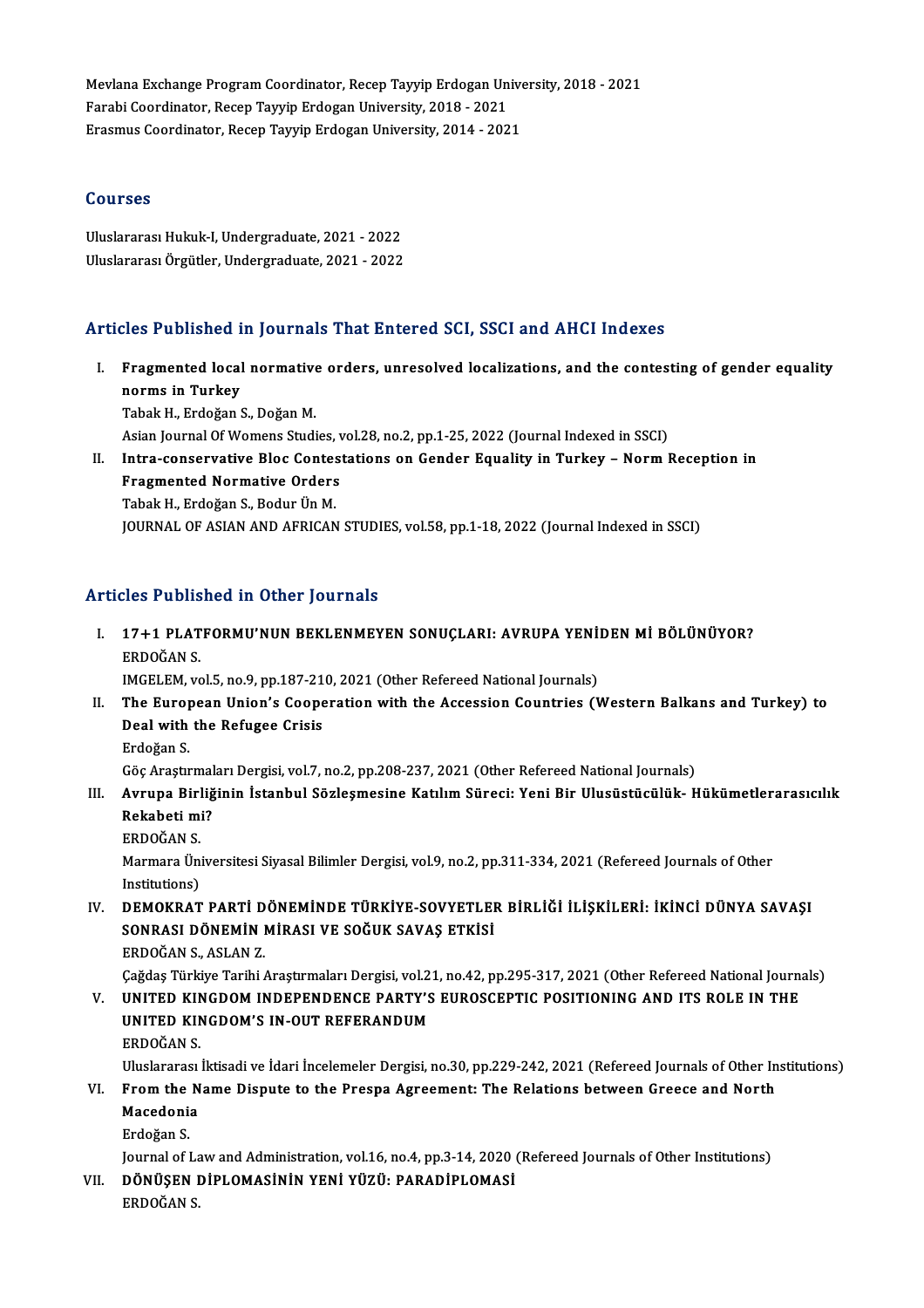- Türkiye Sosyal Araştırmalar Dergisi, vol.24, no.3, pp.495-509, 2020 (Other Refereed National Journals)<br>Inan Shanghai Cooperation Organisation Belations and Juan's Bid of Mambarshin Türkiye Sosyal Araştırmalar Dergisi, vol.24, no.3, pp.495-509, 2020 (Other Refereed Nationa<br>VIII. Iran-Shanghai Cooperation Organisation Relations and Iran's Bid of Membership Türkiye So:<br><mark>Iran-Shan</mark><br>Erdoğan S.<br>Medeniyet Iran-Shanghai Cooperation Organisation Relations and Iran's Bid of Membership<br>Erdoğan S.<br>Medeniyet Araştırmaları Dergisi, vol.5, no.2, pp.151-169, 2020 (National Refreed University Journal) Erdoğan S.<br>Medeniyet Araştırmaları Dergisi, vol.5, no.2, pp.151-169, 2020 (National Refreed University Journal)<br>IX. E.H. Carr'ın "Yirmi Yıl Krizi 1919-1939" Kitabında Birinci Dünya Savaşı ve Sonrası Düzen<br>FRDOČAN S Medeniyet A<br>**E.H. Carr'ın**<br>ERDOĞAN S.<br>Aydın İktisat E.H. Carr'ın "Yirmi Yıl Krizi 1919-1939" Kitabında Birinci Dünya Savaşı ve Sonrası Düze<br>ERDOĞAN S.<br>Aydın İktisat Fakültesi Dergisi, vol.5, no.1, pp.11-24, 2020 (Refereed Journals of Other Institutions)<br>Ayruna Birliği ve Kr ERDOĞAN S.<br>Aydın İktisat Fakültesi Dergisi, vol.5, no.1, pp.11-24, 2020 (Refereed Journals of Other Ir<br>X. Avrupa Birliği ve Krizler: Tarihi ve Güncel Krizler Üzerine Bir Değerlendirme<br>ERDOĞAN S. Aydın İktisat Fakültesi Dergisi, vol.5, no.1, pp.11-24, 2020 (Refereed Journals of Other Institutions) Avrupa Birliği ve Krizler: Tarihi ve Güncel Krizler Üzerine Bir Değerlendirme<br>ERDOĞAN S.<br>Ankara Üniversitesi SBF Dergisi, vol.75, no.2, pp.589-606, 2020 (Other Refereed National Journals)<br>THE BOLE OF TURCUT ÖZAL IN TURKEY' ERDOĞAN S.<br>Ankara Üniversitesi SBF Dergisi, vol.75, no.2, pp.589-606, 2020 (Other Refereed National Journals)<br>XI. THE ROLE OF TURGUT ÖZAL IN TURKEY'S APPLICATION TO THE EUROPEAN UNION FOR FULL<br>MEMPERSULP IN 1997 Ankara Üniversitesi SBF D<br>THE ROLE OF TURGUT<br>MEMBERSHIP IN 1987<br>EPDOČAN S THE ROLE <mark>(</mark><br>MEMBERSH<br>ERDOĞAN S.<br>Imgelem vol MEMBERSHIP IN 1987<br>ERDOĞAN S.<br>Imgelem, vol.3, no.4, pp.239-254, 2019 (Other Refereed National Journals) XII. The Interraction of China and Russia within the Shanghai Cooperation Organisation ERDOĞAN S AVRASYA Uluslararası Araştırmalar Dergisi, vol.6, no.15, pp.935-947, 2018 (Other Refereed National Journals) ERDOĞAN S.<br>AVRASYA Uluslararası Araştırmalar Dergisi, vol.6, no.15, pp.935-947, 2018 (O<br>XIII. İklim Değişikliğine Karşı Verilen Küresel Mücadele ve Avrupa Birliği AVRASYA Ul<mark>i</mark><br>İklim Değişi<br>ERDOĞAN S.<br>Manas Jaunn İklim Değişikliğine Karşı Verilen Küresel Mücadele ve Avrupa Birliği<br>ERDOĞAN S.<br>Manas Journal of Social Studies, vol.7, no.4, pp.703-718, 2018 (Other Refereed National Journals)<br>CECMİSTEN CÜNÜMÜZE İSLAMIN AVRURA KİMLİĞİ ÜZ ERDOĞAN S.<br>Manas Journal of Social Studies, vol.7, no.4, pp.703-718, 2018 (Other Refereed Na<br>XIV. GEÇMİŞTEN GÜNÜMÜZE İSLAMIN AVRUPA KİMLİĞİ ÜZERİNDEKİ ETKİSİ<br>ERDOĞAN S. Manas Journ<br>GECMISTEN<br>ERDOĞAN S.<br>Journal of So GEÇMİŞTEN GÜNÜMÜZE İSLAMIN AVRUPA KİMLİĞİ ÜZERİNDEKİ ETKİSİ<br>ERDOĞAN S.<br>Journal of Social and Humanities Sciences Research, vol.5, no.24, pp.1482-1489, 2018 (Refereed Journals of Other<br>Institutions) ERDOĞAN S.<br>Journal of So<br>Institutions)<br>Türkive Avr Journal of Social and Humanities Sciences Research, vol.5, no.24, pp.1482-1489, 2018 (Refereed Journals (Institutions)<br>XV. Türkiye-Avrupa Birliği İlişkileri ve 15 Temmuz Darbe Girişimin Ardından Yaşanan Gelişmeler<br>KAKISIM Institutions)<br>Türkiye-Avrupa Birliği İlişkileri ve 15 Temmuz Darbe Girişimin Ardından Yaşanan Gelişmeler<br>KAKIŞIM C., ERDOĞAN S. Türkiye-Avrupa Birliği İlişkileri ve 15 Temmuz Darbe Girişimin Ardından Yaşanan Gelişmeler<br>KAKIŞIM C., ERDOĞAN S.<br>Karadeniz Sosyal Bilimler Dergisi, vol.10, no.18, pp.399-420, 2018 (Refereed Journals of Other Institutions) KAKIŞIM C., ERDOĞAN S.<br>Karadeniz Sosyal Bilimler Dergisi, vol.10, no.18, pp.399-420, 2018 (Refereed Journals of Other<br>XVI. THE ROLE OF REFERENDUMS IN THE EUROPEAN UNION TREATY MAKING PROCESS THE ROLE OF REFERENDUMS IN THE EUROPEAN UNION TREATY MAKING PROCESS ERDOĞAN S. THE ROLE OF REFERENDUMS IN THE EUROPEAN UNION TREATY MAKING PROCESS<br>ERDOĞAN S.<br>Humanities and Social Sciences Review, vol.7, no.1, pp.423-432, 2017 (Refereed Journals of Other Institutions)<br>Dovlatlararası İsbirliğine Dair ERDOĞAN S.<br>Humanities and Social Sciences Review, vol.7, no.1, pp.423-432, 2017 (Refereed Journals of Other Institutions)<br>XVII. Devletlerarası İşbirliğine Dair Alternatif Bir Yaklaşım: Amil-Vekil İlişkisi Kavramı ile A Humanitie<br><mark>Devletler</mark><br>Anlamak<br>ERDOČAN Devletlerar<br>Anlamak<br>ERDOĞAN S. Anlamak<br>ERDOĞAN S.<br>Ordu Üniversitesi Sosyal Bilimler Araştırmaları Dergisi (ODÜSOBİAD), vol.7, no.3, pp.677-684, 2017 (International ERDOĞAN S.<br>Ordu Üniversitesi Sosyal Bilin<br>Refereed University Journal)<br>The Activities of the Euner Ordu Üniversitesi Sosyal Bilimler Araştırmaları Dergisi (ODÜSOBİAD), vol.7, no.3, pp.677-684, 2017 (International<br>Refereed University Journal)<br>XVIII. The Activities of the European Union in the Black Sea: Its Policies, Str Refereed University Journal)<br>The Activities of the European Union in the Black Sea: Its Policies, Strenghts-Weaknesses and Rivarly<br>with Russia ERDOĞANS. With Russia<br>ERDOĞAN S.<br>Uluslararası Ekonomi İşletme ve Politika Dergisi, vol.1, no.1, pp.89-102, 2017 (Other Refereed National Journals)<br>THE FUROPEAN UNION FNI ARCEMENT CRITERLA, THE RROMINENCE OF THE RRINCIRI E OF COOD ERDOĞAN S.<br>Uluslararası Ekonomi İşletme ve Politika Dergisi, vol.1, no.1, pp.89-102, 2017 (Other Refereed National Journals)<br>XIX. THE EUROPEAN UNION ENLARGEMENT CRITERIA: THE PROMINENCE OF THE PRINCIPLE OF GOOD<br>NEICHPO Uluslararası Ekonomi<br>THE EUROPEAN UNI<br>NEIGHBOURLINESS<br>EPDOČAN S THE EUROPEAN UNION ENLARGEMENT CRITERIA: THE PROMINENCE OF THE PRINCIPLE OF GOOD<br>NEIGHBOURLINESS<br>ERDOĞAN S. NEIGHBOURLINESS<br>ERDOĞAN S.<br>Journal of Academic Social Science Studies, vol.Spring III, no.56, pp.457-470, 2017 (Refereed Journals of Other<br>Institutions) ERDOĞAN S.<br>Journal of Ac<br>Institutions)<br>III HSÜSTÜ Journal of Academic Social Science Studies, vol.Spring III, no.56, pp.457-470, 2017 (Refereed Journals of Other<br>Institutions)<br>XX. ULUSÜSTÜ AVRUPA BİRLİĞİ KURUMLARI ARASINDAKİ GÜÇ DENGESİ: İŞBİRLİĞİ Mİ, REKABET Mİ?<br>ERDOĞAN Institutions)<br>XX. ULUSÜSTÜ AVRUPA BİRLİĞİ KURUMLARI ARASINDAKİ GÜÇ DENGESİ: İŞBİRLİĞİ Mİ, REKABET Mİ?<br>ERDOĞAN S. ULUSÜSTÜ AVRUPA BİRLİĞİ KURUMLARI ARASINDAKİ GÜÇ DENGESİ: İŞBİRLİĞİ Mİ, REKABET Mİ?<br>ERDOĞAN S.<br>GÜMÜŞHANE ÜNİVERSİTESİ SOSYAL BİLİMLER ENSTİTÜSÜ ELEKTRONİK DERGİSİ, vol.8, no.20, pp.97-110, 2017<br>(National Befreed University ERDOĞAN S.<br>GÜMÜŞHANE ÜNİVERSİTESİ SOSYAL E<br>(National Refreed University Journal)<br>Ayruna Komisyonunun Ayruna Bi
	- GÜMÜŞHANE ÜNİVERSİTESİ SOSYAL BİLİMLER ENSTİTÜSÜ ELEKTRONİK DERGİSİ, vol.8, no.20, pp.97-11<br>(National Refreed University Journal)<br>XXI. Avrupa Komisyonunun Avrupa Birliği Genişlemesindeki Rollerine İlişkin Bir Değerlend (National Refreed University Journal)<br>Avrupa Komisyonunun Avrupa Birliği Genişlemesindeki Rollerine İlişkin Bir Değerlendirme<br>ERDOĞAN S.

Uluslararası Ekonomi İşletme ve Politika Dergisi, vol.1, no.1, pp.1-16, 2017 (Other Refereed National Journals)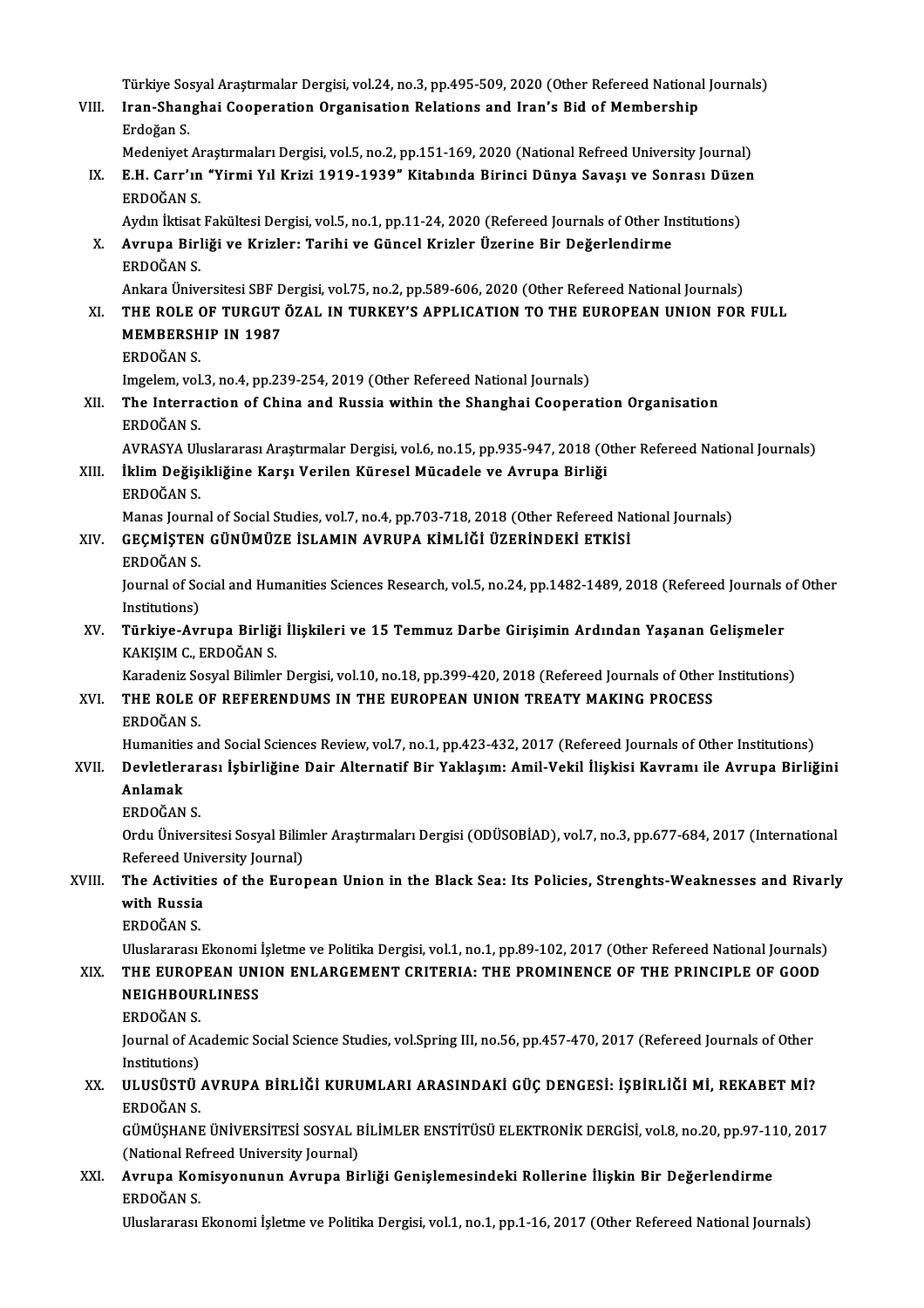| XXII.       | Avrupa Birliği-Güney Akdeniz (Ortadoğu ve Kuzey Afrika) İlişkilerinde Bahar Faktörü<br>ERDOĞAN S                      |
|-------------|-----------------------------------------------------------------------------------------------------------------------|
|             | Yeni Türkiye Dergisi, pp.575-583, 2016 (Other Refereed National Journals)                                             |
| XXIII.      | Avrupa Birliği'nin Güney Kafkasya'daki Varlığı ve Çıkmazları<br>ERDOĞAN S                                             |
|             | Yeni Türkiye Dergisi Kafkaslar Özel Sayısı V, no.75, pp.68-75, 2015 (National Non-Refereed Journal)                   |
| <b>XXIV</b> | Black Sea Extroversion at European and International Level<br>ERDOĞAN S                                               |
|             | International Centre for Black Sea Studies Policy Paper, no.31, pp.1-24, 2015 (Non-Refreed Journal)                   |
| XXV.        | Arab Uprisings and Russia's International Standing<br>ERDOĞAN S                                                       |
|             | Gümüşhane Sosyal Bilimler Enstitüsü Elektronik Dergisi, vol.6, pp.253-263, 2015 (Other Refereed National<br>Journals) |
| XXVI.       | Avrupa Birliği'nin Arap Baharı ile İmtihanı                                                                           |
|             | ERDOĞAN S                                                                                                             |
|             | Tezkire Dergisi, no 48, pp 162-170, 2014 (Other Refereed National Journals)                                           |
| XXVII.      | Müslüman ve İslamcı Bir Aydın: Ali Bulaç<br>ERDOĞAN S                                                                 |
|             | TYB AKADEMI, no.7, pp.31-41, 2013 (Other Refereed National Journals)                                                  |

### Books&Book Chapters

ooks & Book Chapters<br>I. Online Violence Against Women as a Challenge of the Digital Age and the European Union's Role in<br>Combating the Violence Against Women Combating the Violence Against Women as a Cha<br>Combating the Violence Against Women<br>EPDOČAN S Online Viole<br>Combating<br>ERDOĞAN S.<br>in: Handbool Combating the Violence Against Women<br>ERDOĞAN S.<br>in: Handbook of Research on Digital Violence and Discrimination Studies, Özsungur, Fahri, Editor, IGI Global,<br>Pennsylvania, pp.95,112, 2022

ERDOĞAN S.<br>in: Handbook of Research on D.<br>Pennsylvania, pp.95-113, 2022<br>Ekanomi, Tisarat ve Dinlom. in: Handbook of Research on Digit<br>Pennsylvania, pp.95-113, 2022<br>II. Ekonomi, Ticaret ve Diplomasi<br>EPDOČAN S

Pennsylvania<br><mark>Ekonomi, T</mark>i<br>ERDOĞAN S.<br>in: Dinlomasi

Ekonomi, Ticaret ve Diplomasi<br>ERDOĞAN S.<br>in: Diplomaside Değişim: Kuramlar, Kavramlar ve Uygulamalar, Selma Şekercioğlu ve Oktay Bingöl, Editor, Barış<br>Kitan, Ankara, pp.419,449,2020 ERDOĞAN S.<br>in: Diplomaside Değişim: Kuramla<br>Kitap, Ankara, pp.419-449, 2020<br>The Blask See Synergy es e E. in: Diplomaside Değişim: Kuramlar, Kavramlar ve Uygulamalar, Selma Şekercioğlu ve Oktay Bingöl, Editor, Ba<br>Kitap, Ankara, pp.419-449, 2020<br>III. The Black Sea Synergy as a European Union Attempt at Creatinga Secure Neighbou

# Kitap, Ankara<br>The Black S<br>ERDOĞAN S.<br>in: Perisiting

ERDOĞAN S.<br>in: Revisiting European Security: Challenges and Regionsin Transition, Hatice Yazgan ve Sühal Şemşit, Editor, ERDOĞAN S.<br>in: Revisiting European Security: Challenges and Regionsin T<br>Cambridge Scholars Publishing, Newcastle, pp.86-107, 2020<br>Kıhrıs Serunundan Değu, Akdeniz'deki Enerii Bekabet in: Revisiting European Security: Challenges and Regionsin Transition, Hatice Yazgan ve Sühal Şemşit, Editor,<br>Cambridge Scholars Publishing, Newcastle, pp.86-107, 2020<br>IV. Kıbrıs Sorunundan Doğu Akdeniz'deki Enerji Rekabet

## Cambridge Sc<br>Kıbrıs Sorur<br>Yansımaları<br>EPDOČAN S Kıbrıs Soru<br>Yansımaları<br>ERDOĞAN S.<br>in: (Qamanlı'

ERDOĞAN S

Yansımaları<br>ERDOĞAN S.<br>in: (Osmanlı'dan Günümüze) Kıbrıs: Dün, Bugün, Yarın, Fatma Çalık Orhun, Editor, Gazi Kitabevi, Ankara, pp.561-<br>584, 2020 in: (Osmanlı'dan Günümüze) Kıbrıs: Dün, Bugün, Yarın, Fatma Çalık Orhun, Editor, Gazi Kitabevi, Ankara,<br>584, 2020<br>V. Avrupa Birliği Güvenlik ve Savunma Kimliğinin İnşası, Gelişimi ve Brexit'le Olası Dönüşümü<br>ERDOČAN S

## 584, 2020<br>**Avrupa Birl<br>ERDOĞAN S.<br>in: Uluslarar** Avrupa Birliği Güvenlik ve Savunma Kimliğinin İnşası, Gelişimi ve Brexit'le Olası Dönüşümü<br>ERDOĞAN S.<br>in: Uluslararası İlişkilerde Kimlik Perspektifinden Dış Politika: Biz ve Ötekiler, Gökhan Çapar, Editor, Siyasal<br>Kitabay

ERDOĞAN S.<br>in: Uluslararası İlişkilerde Kimlik Per<br>Kitabevi, Ankara, pp.185-208, 2020<br>IRAOL KURDS AND THEIR RELA. Kitabevi, Ankara, pp.185-208, 2020

### VI. IRAQI KURDS AND THEIR RELATIONS WITH EUROPE<br>ERDOĞAN S.

IRAQI KURDS AND THEIR RELATIONS WITH EUROPE<br>ERDOĞAN S.<br>in: ACADEMIC RESEARCH IN SOCIAL, HUMAN AND ADMINISTRATIVE SCIENCES-II, Tanrıtanır, Bülent Cercis Özer,<br>Sevilav Editan Cese Kitankğı Ankara pp.72.97.2019 ERDOĞAN S.<br>in: ACADEMIC RESEARCH IN SOCIAL, HUMAN AND AD<br>Sevilay, Editor, Gece Kitaplığı, Ankara, pp.73-87, 2018<br>Ekanomik Entegnasyonlar, Ayruna, Birliği ve Tür in: ACADEMIC RESEARCH IN SOCIAL, HUMAN AND ADMINI<br>Sevilay, Editor, Gece Kitaplığı, Ankara, pp.73-87, 2018<br>VII. Ekonomik Entegrasyonlar Avrupa Birliği ve Türkiye<br>SANDALCU AR A-R - ERDOČAN S

Sevilay, Editor, Gece Kitaplığı, Ank<br><mark>Ekonomik Entegrasyonlar Avr</mark><br>SANDALCILAR A. R. , ERDOĞAN S.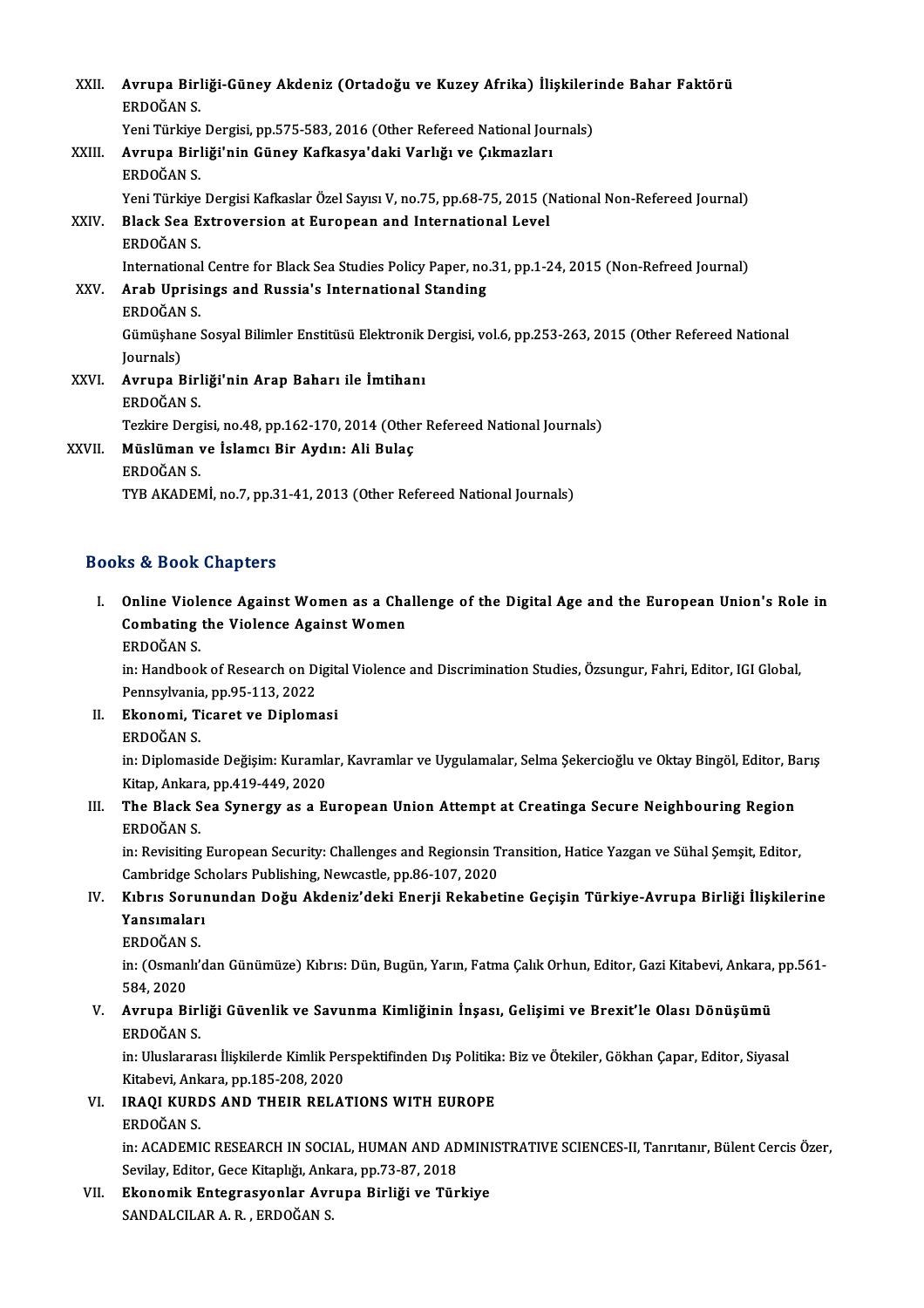Ekin Yayınevi, Bursa, 2017

## Ekin Yayınevi, Bursa, 2017<br>VIII. Avro Krizi, Siyasi Etkileri ve AB Genişlemesine Yansımaları<br>FRDQĞAN S. YAZÇAN H Ekin Yayınevi, Bursa, 201<br><mark>Avro Krizi, Siyasi Etkil</mark><br>ERDOĞAN S., YAZGAN H.<br>in: Arkare Üniversitesi Se

Avro Krizi, Siyasi Etkileri ve AB Genişlemesine Yansımaları<br>ERDOĞAN S., YAZGAN H.<br>in: Ankara Üniversitesi Sosyal Bilimler Enstitüsü Avrupa Birliği ve Uluslararası Ekonomik İlişkiler Anabilim Dalı 25.<br>Yıl Armağanı Aret T. B ERDOĞAN S., YAZGAN H.<br>in: Ankara Üniversitesi Sosyal Bilimler Enstitüsü Avrupa Birliği ve Uluslararası Ekonomik İlişkiler Anabilim<br>Yıl Armağanı, Arat T., Baykal S., Göçmen İ., Editor, Ankara Üniversitesi Basımevi, Ankara, Yıl Armağanı, Arat T., Baykal S., Göçmen İ., Editor, Ankara Üniversitesi Basımevi, Ankara, pp.195-216, 2017<br>IX. AB Bütünleşmesi ve Ulusal Parlamentolar

ERDOĞAN S., Taşdemir H. in:Prof.Dr.TuğrulArat'aArmağan, ,Editor,YetkinYayınevi,Ankara,pp.1087-1102,2012

### Refereed Congress / Symposium Publications in Proceedings

efereed Congress / Symposium Publications in Proceedings<br>I. Afgan Mülteciler Sorunu: Afganistan'daki İktidar Değişiminin Avrupa Birliği'ndeki Göçmen<br>Tartısmalarına Yanaymaları Tood dongross 7 sympod<br>Afgan Mülteciler Sorunu: Af<br>Tartışmalarına Yansımaları Afgan Mülte<br>Tartışmalar<br>ERDOĞAN S.<br>Afganistan'dı Tartışmalarına Yansımaları<br>ERDOĞAN S.<br>Afganistan'da Taliban Yönetiminin Küresel ve Bölgesel Etkileri, İstanbul, Turkey, 22 January 2022, pp.36

II. The Implications of the Common Choice for Multilateralism of the European Union and China for the Afganistan'da Taliban Yönetiminin K<br>The Implications of the Common<br>Multipolar World in the Making<br>EPDOČAN S The Implica<br>Multipolar<br>ERDOĞAN S.<br>III EUPASIAN Multipolar World in the Making<br>ERDOĞAN S.<br>III EURASIAN RESEARCH ON MODERN CHINA AND EURASIA CONFERENCE, Erivan, Armenia, 03 December 2021<br>İstanbul Sözlesmesine Dair Textismaların Ayruna Birliği'nin Sözlesmeye Katılım Süres

ERDOĞAN S.<br>III EURASIAN RESEARCH ON MODERN CHINA AND EURASIA CONFERENCE, Erivan, Armenia, 03 December 20:<br>III. İstanbul Sözleşmesine Dair Tartışmaların Avrupa Birliği'nin Sözleşmeye Katılım Sürecine Etkileri<br>EPDOČAN S III EURASIAN<br>İstanbul Sö<br>ERDOĞAN S.<br>II Ayruna Bi İstanbul Sözleşmesine Dair Tartışmaların Avrupa Birliği'nin Sözleşmeye Katılım Sürecine Etkileri<br>ERDOĞAN S.<br>II. Avrupa Birliği Hukuku ve Hukuki Boyutuyla Türkiye – Avrupa Birliği İlişkileri Konferansı, Ankara, Turkey, 06<br>M

ERDOĞAN<br>II. Avrupa l<br>May 2021<br>Woman B II. Avrupa Birliği Hukuku ve Hukuki Boyutuyla Türkiye – Avrupa Birliği İlişkileri Konferansı, Ankara, Turl<br>May 2021<br>IV. Women Politics in Turkey amid Secularist Gender Equality and Gender Justice Contestation<br>Tabak H.

May 2021<br>Women Politics in Turkey a<br>Tabak H., Erdoğan S., Doğan M.<br><sup>7th International Conference al</sup> Women Politics in Turkey amid Secularist Gender Equality and Gender Justice Contestation<br>Tabak H., Erdoğan S., Doğan M.<br>7th International Conference on Euroasian Politics and Society, Lisbon, Portugal, 23 - 25 September 20

Tabak H., Erdoğan S., Doğan M.<br>7th International Conference on Euroasian Politics<br>V. European Union as an Actor in the Black Sea<br>EPDOČAN S 7th Internati<br>European U<br>ERDOĞAN S.<br><sup>6th Internati</sup> European Union as an Actor in the Black Sea<br>ERDOĞAN S.<br>6th International Black-Sea Symposium of Giresun University, Giresun, Turkey, vol.-<br>The Coming Boek of Bussie: The Case of Middle Fest.

- ERDOĞAN S.<br>6th International Black -Sea Symposium of Giresun Universi<br>VI. The Coming Back of Russia: The Case of Middle East<br>EPDOĞAN S
	- 6th Internation<br>The Coming<br>ERDOĞAN S.<br>World Middl The Coming Back of Russia: The Case of Middle East Congress 2014, Ankara, Turkey, vol.-<br>World Middle East Congress 2014, Ankara, Turkey, vol.-
- ERDOĞAN S.<br>World Middle East Congress 2014, Ankara, Turkey, vol.-<br>VII. Additional Criteria for Turkey and Western Balkans On the Way of the EU<br>ERDOĞAN S World Middle<br>Additional<br>ERDOĞAN S.<br>Marmara Ün Additional Criteria for Turkey and Western Balkans On the Way (<br>ERDOĞAN S.<br>Marmara Üniversitesi Lisansüstü Öğrenci Kongresi, İstanbul, Turkey, vol.-<br>Turkey and Sunernowers: Erom Cuban Missile Crisis to Syrian Cr

### ERDOĞAN S.<br>Marmara Üniversitesi Lisansüstü Öğrenci Kongresi, İstanbul, Turkey, vol.-<br>VIII. Turkey and Superpowers: From Cuban Missile Crisis to Syrian Crisis<br>ERDOGAN S. Marmara Ün:<br>**Turkey and<br>ERDOGAN S.**<br>İstanbul Kült

Turkey and Superpowers: From Cuban Missile Crisis to Syrian Crisis<br>ERDOGAN S.<br>İstanbul Kültür University Strategizing Turkey: Davutoğlu Era in Turkish Foreign Policy Conference, İstanbul,<br>Turkey nn 65 ERDOGAN S.<br>İstanbul Kültür<br>Turkey, pp.65<br>Pussian Chal Istanbul Kültür University Strategizing T<br>Turkey, pp.65<br>IX. Russian Challenge to the EU Model

# Turkey, pp.6!<br>Russian Ch.<br>ERDOĞAN S.<br>2nd Internat

Russian Challenge to the EU Model<br>ERDOĞAN S.<br>2nd International Conference on Education, Culture and Identity, International University of Sarejevo, Bosnia And ERDOĞAN S.<br>2nd International<br>Herzegovina, vol.-<br>Presna, Asreeme 2nd International Conference on Education, Culture and Identity, International University of Sarejevo, Bosn<br>Herzegovina, vol.-<br>X. Prespa Agreement As a Window of Opportunity to Solve the Greek Macedonian Name Dispute<br>ERDOČ

## Herzegovina<br><mark>Prespa Agr</mark>e<br>ERDOĞAN S.<br><sup>Otb Annual E</sup> Prespa Agreement As a Window of Opportunity to Solve the Greek Macedoni<br>ERDOĞAN S.<br>9th Annual Eurasian Peace Science Conference, İstanbul, Turkey, 13 - 14 January 2020<br>E.H. Canr'ın "30 yıllık kriz 1919, 1930" Eseninde Biri

9th Annual Eurasian Peace Science Conference, İstanbul, Turkey, 13 - 14 January 2020

ERDOĞAN S.<br>9th Annual Eurasian Peace Science Conference, İstanbul, Turkey, 13 - 14 Janua<br>XI. E.H. Carr'ın "20 yıllık kriz 1919-1939" Eserinde Birinci Dünya Savaşı<br>ERDOĞAN S.

III. Mülkiye Uluslararası İlişkiler Kongresi, Ankara, Turkey, 17 - 18 October 2019, pp.175-177

XII. Edward H. Carr'ın "20 Yıllık Kriz 1919-1939" Eserinde Birinci Dünya Savaşı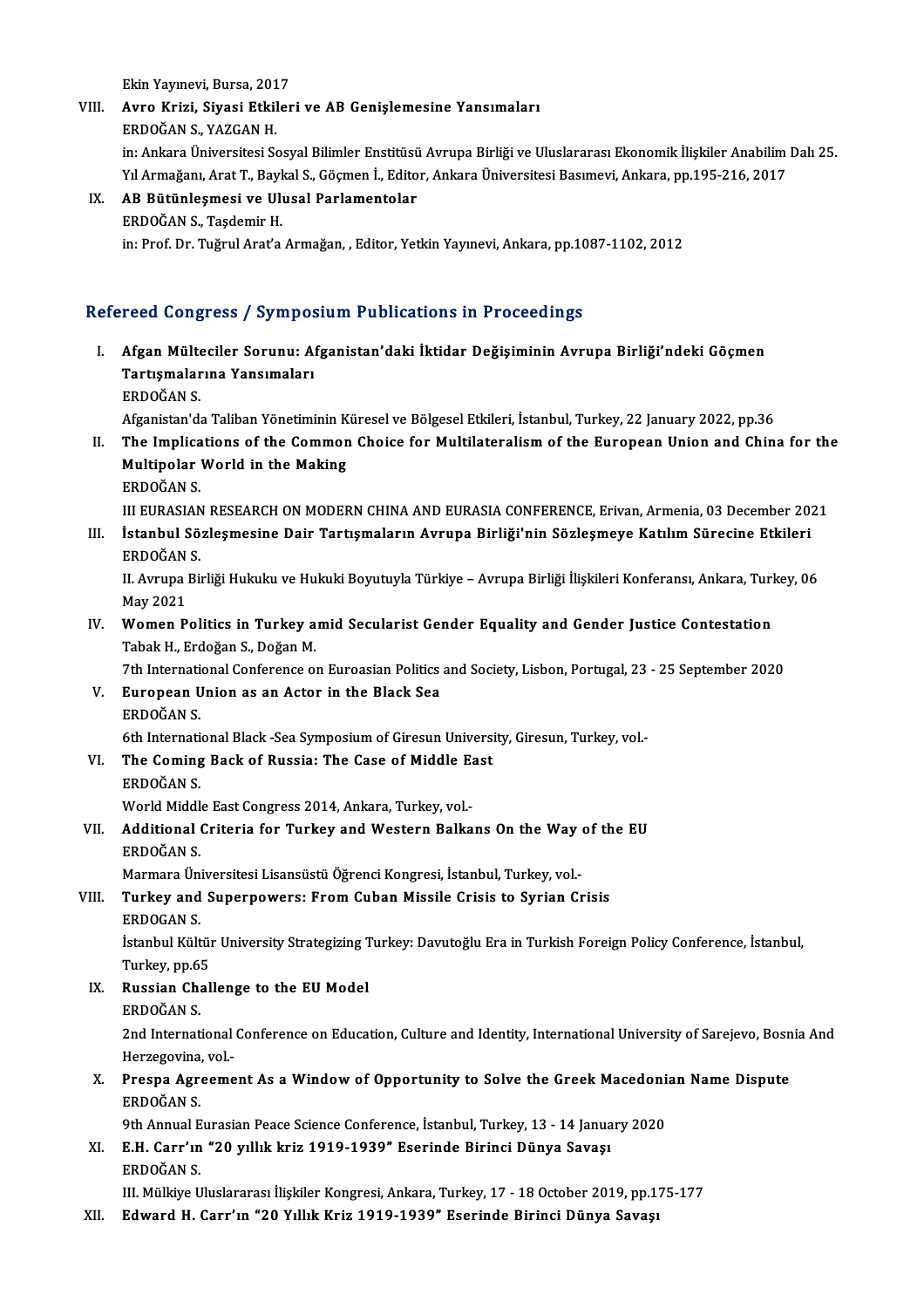ERDOĞANS.

ERDOĞAN S.<br>III. Mülkiye Uluslararası İlişkiler Kongresi, Ankara, Turkey, 17 - 18 October 2019, pp.1<br>UKIP'S GHALLENCE TO THE FILMEMPERSHIR OF THE UK

ERDOĞAN S.<br>III. Mülkiye Uluslararası İlişkiler Kongresi, Ankara, Turkey, 17 - 18<br>XIII. UKIP'S CHALLENGE TO THE EU MEMBERSHIP OF THE UK

III. Mülkiye U<br><mark>UKIP'S CHA</mark><br>ERDOĞAN S.<br>Eragila Eurol

UKIP'S CHALLENGE TO THE EU MEMBERSHIP OF THE UK<br>ERDOĞAN S.<br>Fragile Europe-5th Interim Conference of Political Sociology Research Network 32 of the European Sociological<br>Association, Brag, Croch Bopyblic, 2, .03 November 20 ERDOĞAN S.<br>Fragile Europe-5th Interim Conference of Political Sociology Re<br>Association, Prag, Czech Republic, 2 - 03 November 2018, pp.1<br>Illus, altı Aktörlerin Dış Politika Dayranıslarını Asıklama Fragile Europe-5th Interim Conference of Political Sociology Research Network 32 of the European S<br>Association, Prag, Czech Republic, 2 - 03 November 2018, pp.1<br>XIV. Ulus-altı Aktörlerin Dış Politika Davranışlarını Açıklam

Association, Prag<br>Ulus-altı Aktör<br>Paradiplomasi<br>EPDOČAN S Ulus-altı Ak<br>Paradiplom<br>ERDOĞAN S.<br>Mülkive Ulus

Paradiplomasi<br>ERDOĞAN S.<br>Mülkiye Uluslararası İlişkiler Kongresi, Ankara, Turkey, 15 - 16 October 2018, pp.301-304<br>The Cooperation of China and Bussia within the Shanghai Cooperation Organiss

### ERDOĞAN S.<br>Mülkiye Uluslararası İlişkiler Kongresi, Ankara, Turkey, 15 - 16 October 2018, pp.301-304<br>XV. The Cooperation of China and Russia within the Shanghai Cooperation Organisation<br>ERDOĞAN S Mülkiye Ulus<br>**The Cooper<br>ERDOĞAN S.**<br>4th Chine an The Cooperation of China and Russia within the Shanghai Cooperation Orga<br>ERDOĞAN S.<br>4th China and The Middle East Conference, Nevşehir, Turkey, 20 - 22 June 2018, pp.4<br>Coomisten Cünümüze İslamın Ayruna Kimliği Üzerindeki E

ERDOĞAN S.<br>4th China and The Middle East Conference, Nevşehir, Turkey, 20 - 22 Ju<br>XVI. Geçmişten Günümüze İslamın Avrupa Kimliği Üzerindeki Etkisi 4th China an<br>Geçmişten (<br>ERDOĞAN S.<br><sup>9th Internati</sub></sup>

ERDOĞAN S

8th International Conference of Strategic Research on Scientific Studies and Education, Viyana, Austria, 11 - 13 May<br>2018, pp.60 8th International Conference of Strategic Research on Scientific Studies and E<br>2018, pp.60<br>XVII. İklim Değişikliğine Karşı Verilen Küresel Mücadele ve Avrupa Birliği<br>ERROČAN S

# 2018, pp.60<br>İklim Değişi<br>ERDOĞAN S.

İklim Değişikliğine Karşı Verilen Küresel Mücadele ve Avrupa Birliği<br>ERDOĞAN S.<br>8th International Conference of Strategic Research on Scientific Studies and Education, Viyana, Austria, 11 - 13 May<br>2018.np.50 ERDOĞAN S.<br>8th Internati<br>2018, pp.59<br>Auruna Birl 8th International Conference of Strategic Re<br>2018, pp.59<br>XVIII. **Avrupa Birliği Bütünleşmesi ve Krizler**<br>ERDOČAN S

2018, pp.59<br>Avrupa Birliği Bütünleşmesi ve Krizler<br>ERDOĞAN S. Avrupa Birliği Bütünleşmesi ve Krizler<br>ERDOĞAN S.<br>3rd International Conference on Education, Culture and Identity, Saraybosna, Bosnia And Herzegovina, 12 - 13<br>Osteber 2017, pp.104 ERDOĞAN S.<br>3rd International Conf<br>October 2017, pp.104<br>The Challenge of Be 3rd International Conference on Education, Culture and Identity, Saraybor<br>October 2017, pp.104<br>XIX. The Challenge of Referendums and the European Union Treaties

# October 2017, pp.104<br>The Challenge of Referendums and the European Union Treaties<br>ERDOĞAN S.

International Conference for Academic Disciplines, Venedik, Italy, 20 - 23 June 2017, pp.1

## ERDOĞAN S.<br>International Conference for Academic Disciplines, Venedik, Italy, 20 - 23 June<br>XX. Schengen Alanı Göçmen Krizi Karşısında Varlığını Koruyabilecek Mi?<br>ERDOĞAN S International<br>Schengen A<br>ERDOĞAN S.<br>VII Uluelarar

ERDOĞAN S.<br>VII. Uluslararası Göç Sempozyumu-Geçmişten Günümüze Göç, Samsun, Turkey, 17 - 19 February 2017, pp.1

### ERDOĞAN S.<br>19 February 20 VII. Uluslararası Göç Sempozyumu-Geçmişten Günümüze Göç, Samsun, Turkey, 17 - 19 February<br>19 KXI. Avrupa Parlamentosunun Avrupa Birliği Bütünleşmesi ve Genişlemesindeki Artan Rolü VII. Uluslarar<br><mark>Avrupa Par</mark><br>ERDOĞAN S. Avrupa Parlamentosunun Avrupa Birliği Bütünleşmesi ve Genişlemesindeki Artan Rolü<br>ERDOĞAN S.<br>Uluslararası Multidisipliner Çalışmaları Sempozyumu (ISMS), Belgrad, Serbia And Montenegro, 20 - 23 October<br>2016.np.44

ERDOĞAN S.<br>Uluslararası<br>2016, pp.44<br>European J Uluslararası Multidisipliner Çalışmaları Sempozyumu (ISMS), Belgrad, Serbia And Mon<br>2016, pp.44<br>XXII. European Union's Involvement to the Disputes Between Turkey and Greece

## 2016, pp.44<br>European U<br>ERDOĞAN S.<br>ATİNER 2rd European Union's Involvement to the Disputes Between Turkey and Greece<br>ERDOĞAN S.<br>ATİNER 3rd International Turkey and Turkish Studies Conference, Atina, Greece, 27 - 30 June 2016, pp.1-15<br>Turkov's Applisation to the Europe

### ERDOĞAN S.<br>ATİNER 3rd International Turkey and Turkish Studies Conference, Atina, Greece, 27 - 30 June 2016, pp.1-15<br>XXIII. Turkey's Application to the European Union for Full Membership in 1987 What Özal Hoped What<br>Tu ATİNER 3rd |<br><mark>Turkey's A</mark>p<br>TurkeyHad<br>EPDOČAN S Turkey's Application to the European Union for Full Membership in 1987 What Özal Hoped What<br>TurkeyHad<br>ERDOĞAN S.

InternationalTurgutÖzalSymposium,Ankara,Turkey,03March 2016

### Other Publications

ther Publications<br>I. Book Review of Britain's Future in Europe: The Known Plan A to Remain or the Unknown Plan B to<br>I gave adited by M. Emerson (London: Bowman and Littlefield, 2nd edition, 2016, Jownal of Leaustections<br>Book Review of Britain's Future in Europe: The Known Plan A to Remain or the Unknown Pla<br>Leave, edited by M. Emerson (London: Rowman and Littlefield, 2nd edition, 2016, Journal of Book Review of Britain's Future in Euro<br>Leave, edited by M. Emerson (London:<br>Common Market Studies, Vol. 55, Iss. 4.<br>EPDOČAN S Leave, edite<br>Common M:<br>ERDOĞAN S.<br>Other pp.95 Common Market !<br>ERDOĞAN S.<br>Other, pp.951, 2017